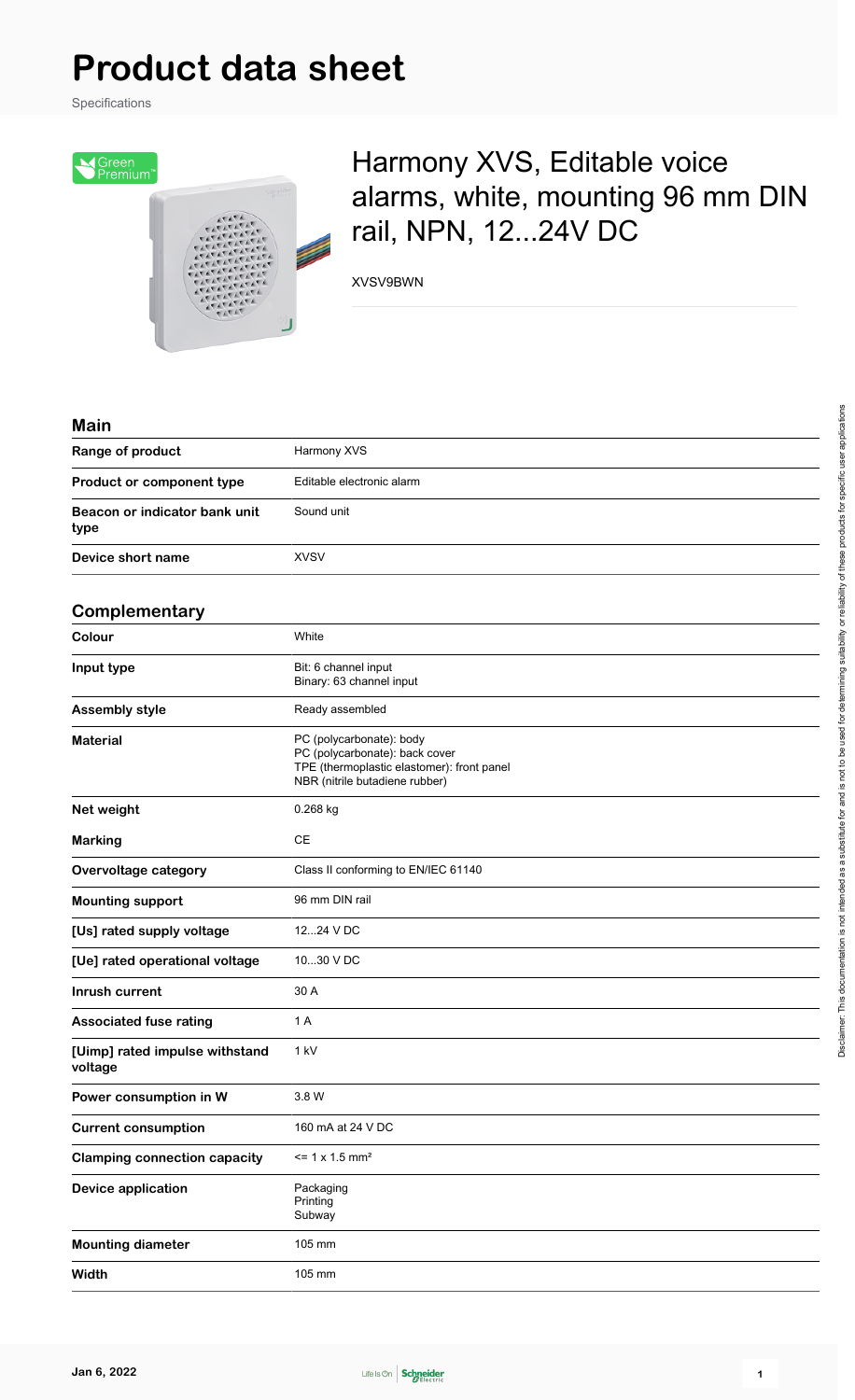| <b>Height</b> | 105 mm  |
|---------------|---------|
| <b>Depth</b>  | 50.1 mm |

#### **Environment**

| Discrete output type                     | <b>NPN</b>                                                           |
|------------------------------------------|----------------------------------------------------------------------|
| <b>Signalling type</b>                   | Adjustable vocal sound                                               |
| <b>Protective treatment</b>              | TC                                                                   |
| Ambient air temperature for<br>storage   | $-2060 °C$                                                           |
| Ambient air temperature for<br>operation | $-1055$ °C                                                           |
| <b>Relative humidity</b>                 | 3585 % without condensation                                          |
| <b>Vibration resistance</b>              | 7 gn                                                                 |
| IP degree of protection                  | Panel mounted: IP65 conforming to EN/IEC 60529<br>Wall mounted: IP20 |
| Noise level                              | 097 dB (stop or suppress) at 1 m                                     |

### **Packing Units**

| Unit Type of Package 1              | PCE          |
|-------------------------------------|--------------|
| <b>Number of Units in Package 1</b> | $\mathbf{1}$ |
| Package 1 Weight                    | 268 g        |
| Package 1 Height                    | 10.5 cm      |
| Package 1 width                     | 5 cm         |
| Package 1 Length                    | 10.5 cm      |
| <b>Unit Type of Package 2</b>       | CAR          |
| <b>Number of Units in Package 2</b> | 1            |
| Package 2 Weight                    | 278 g        |
| Package 2 Height                    | 10.5 cm      |
| Package 2 width                     | 5 cm         |
| Package 2 Length                    | 10.5 cm      |
| Unit Type of Package 3              | S03          |
| <b>Number of Units in Package 3</b> | $\mathbf{1}$ |
| Package 3 Weight                    | 981 g        |
| Package 3 Height                    | 30 cm        |
| Package 3 width                     | 30 cm        |
| Package 3 Length                    | 40 cm        |

### **Offer Sustainability**

| Sustainable offer status          | Green Premium product                                                                    |
|-----------------------------------|------------------------------------------------------------------------------------------|
| <b>REACh Regulation</b>           | <b>REACh Declaration</b>                                                                 |
| <b>EU RoHS Directive</b>          | Pro-active compliance (Product out of EU RoHS legal scope)<br><b>EU RoHS Declaration</b> |
| Mercury free                      | Yes                                                                                      |
| <b>RoHS</b> exemption information | Yes                                                                                      |
| <b>China RoHS Regulation</b>      | China RoHS declaration                                                                   |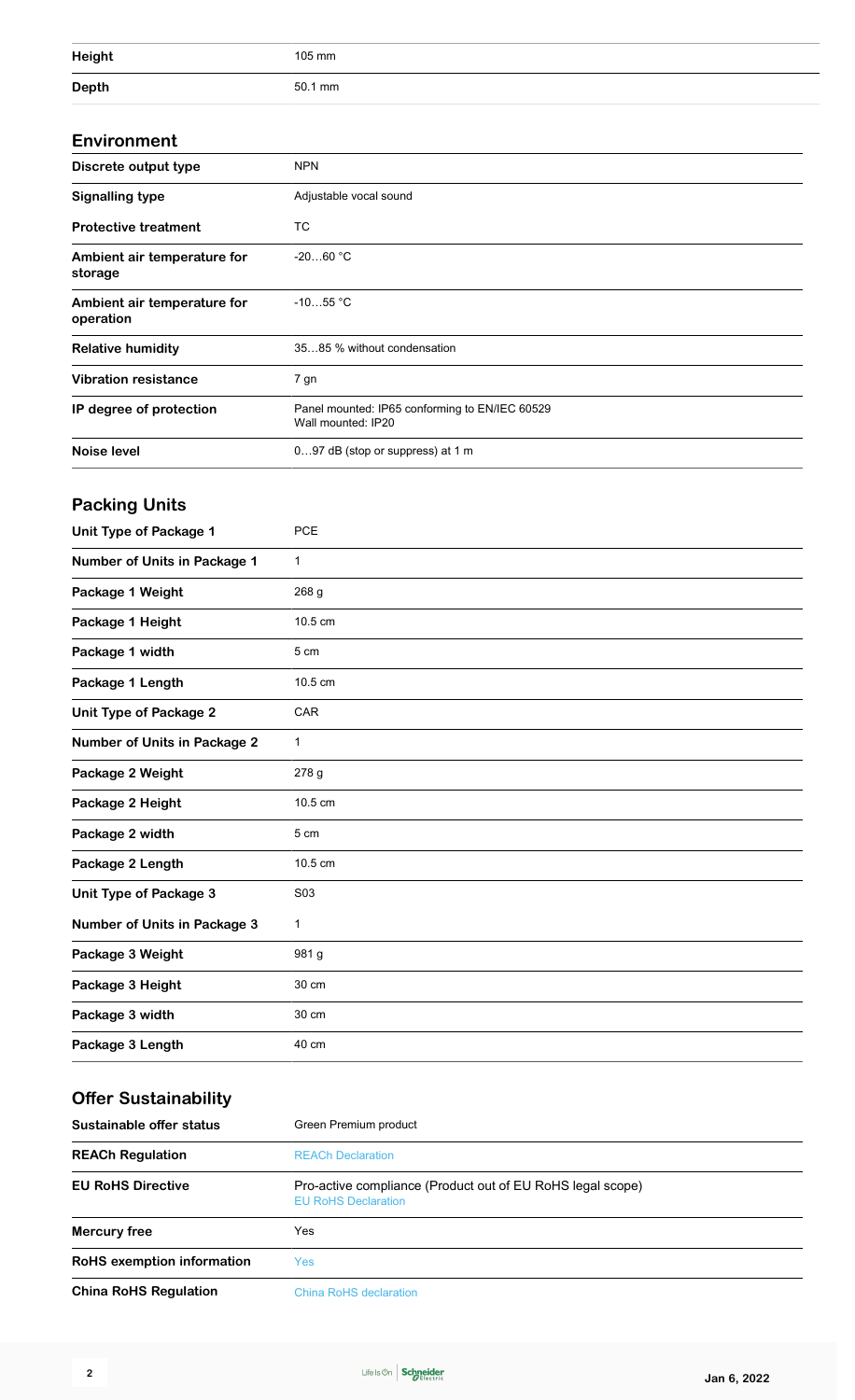| <b>Environmental Disclosure</b> | <b>Product Environmental Profile</b>                                                                                                                                                                                                                  |  |
|---------------------------------|-------------------------------------------------------------------------------------------------------------------------------------------------------------------------------------------------------------------------------------------------------|--|
| <b>Circularity Profile</b>      | End of Life Information                                                                                                                                                                                                                               |  |
| California proposition 65       | WARNING: This product can expose you to chemicals including: Lead and lead compounds, which<br>is known to the State of California to cause cancer and birth defects or other reproductive harm. For<br>more information go to www.P65Warnings.ca.gov |  |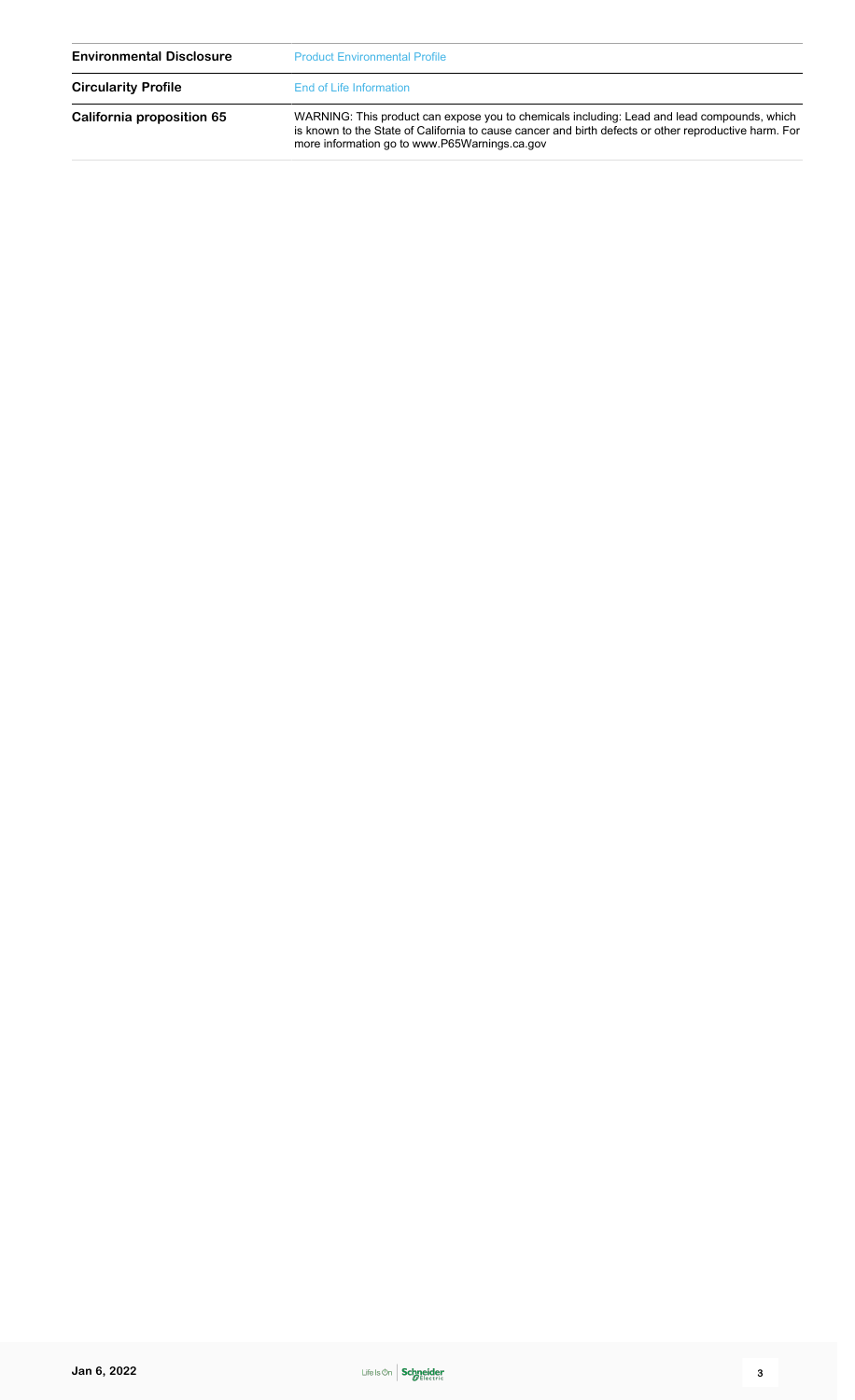Dimensions Drawings

#### **Dimensions**



**(t) :** Waterproof rubber (1.6 mm / 0.06 in.)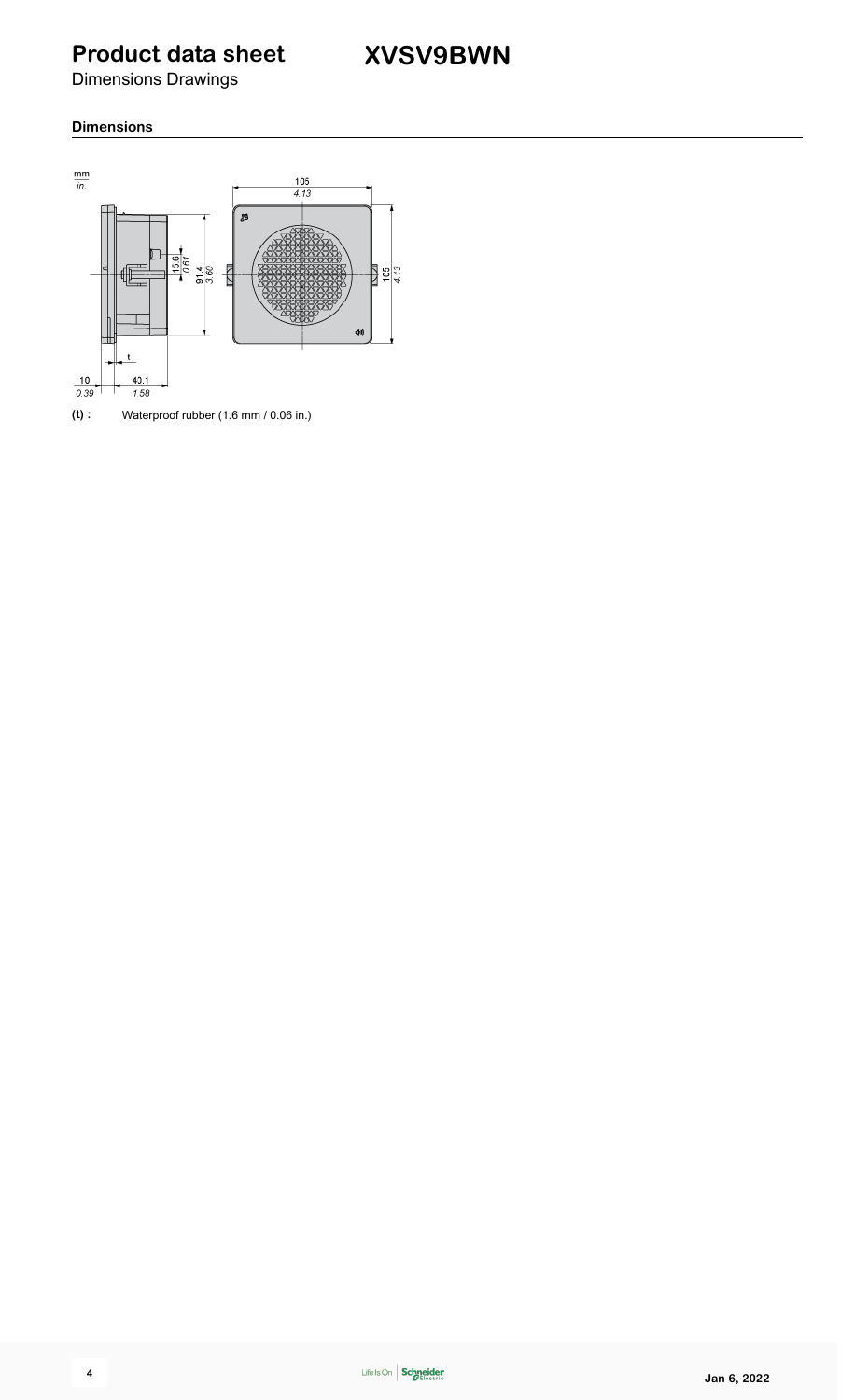Mounting and Clearance

#### **Panel Cut Dimensions**



#### **(1)** Installation panel

| 92 +0.6/0 mm (3.62 +0.0236/0 in.) | $92 + 0.6/0$ mm $(3.62 + 0.0236/0)$ in.) | $14$ mm (0.040.15 in.) |
|-----------------------------------|------------------------------------------|------------------------|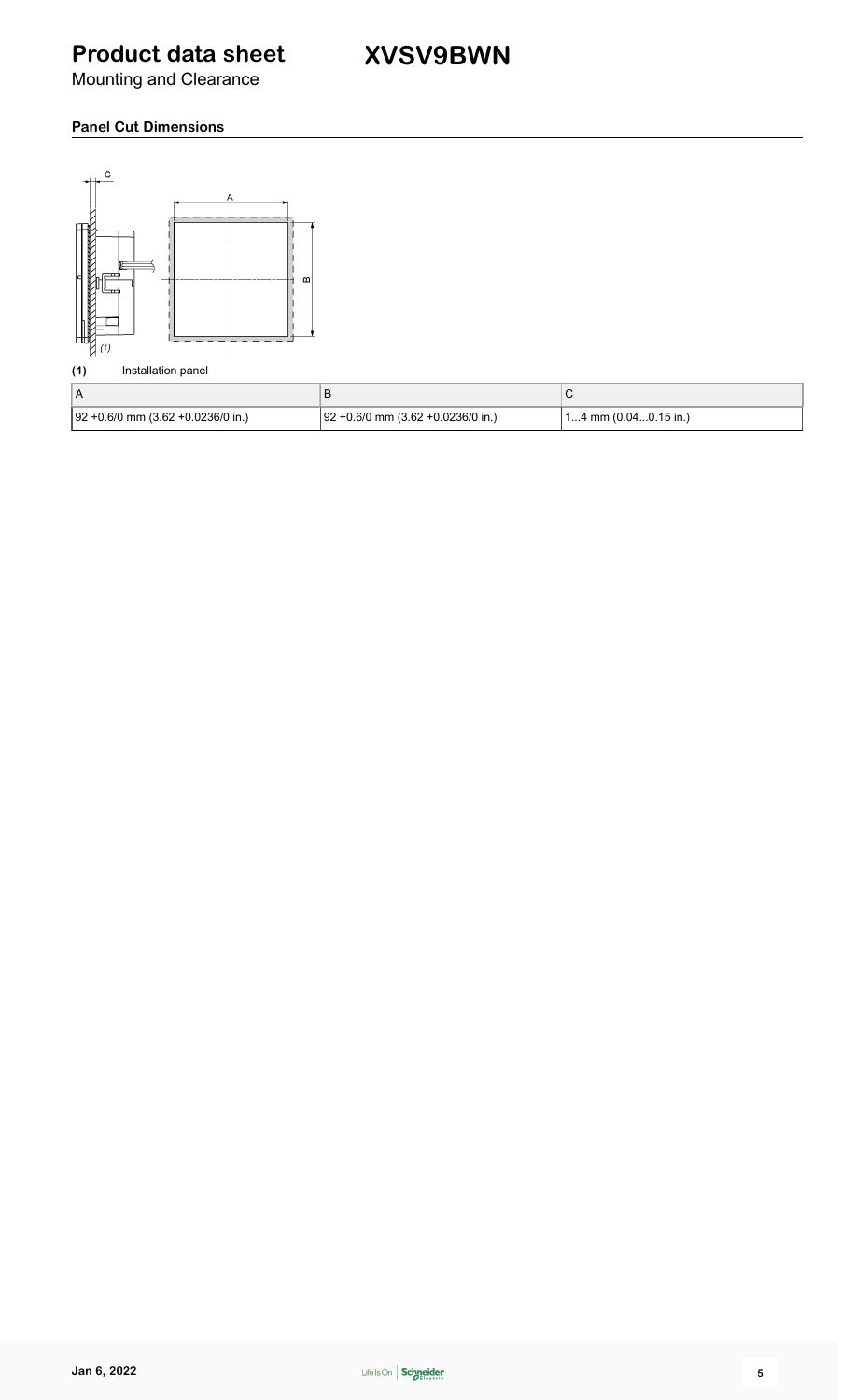Mounting and Clearance

#### **Wall Mount Dimensions**



**(1)** Installation panel